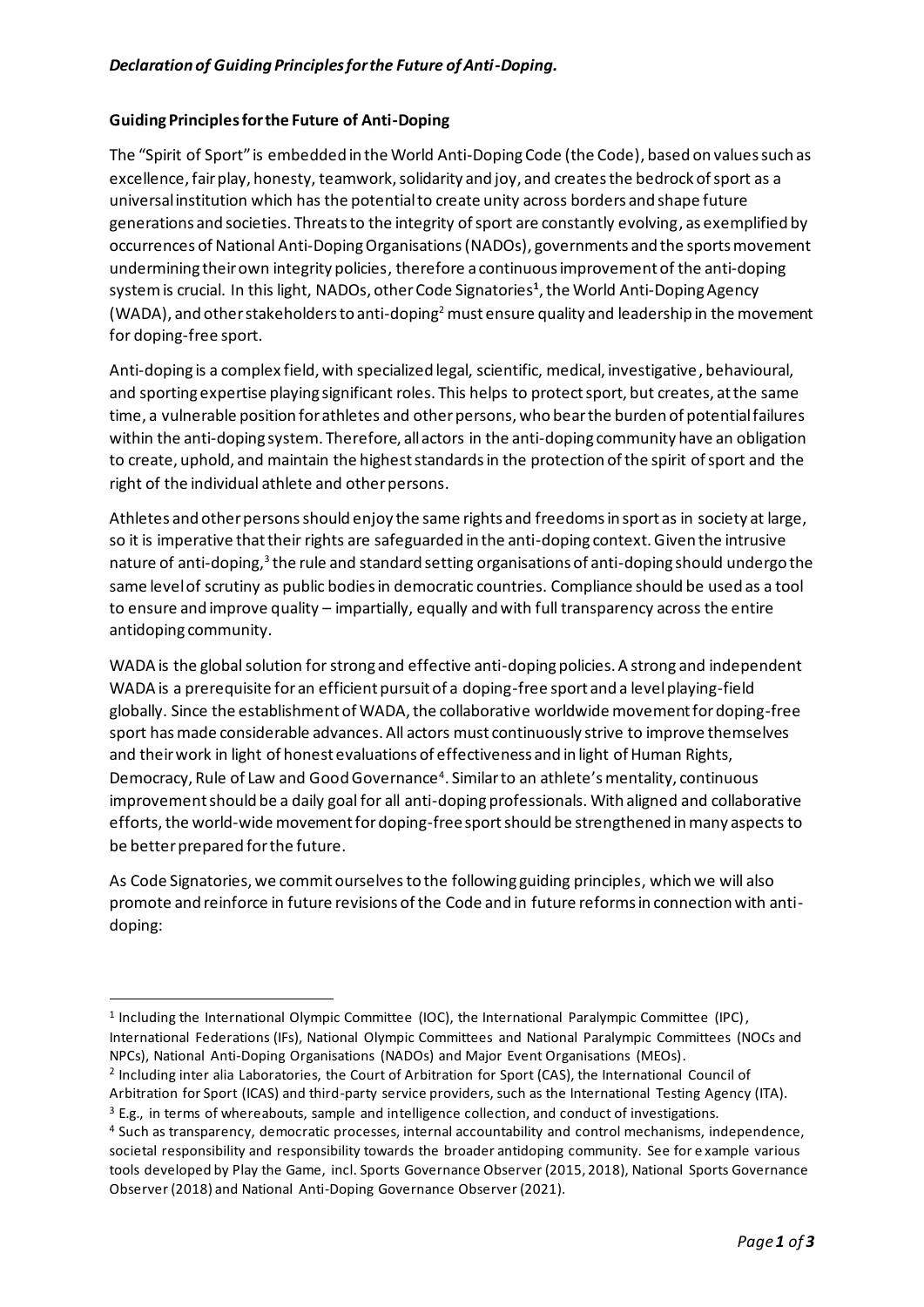**1 st Guiding Principle: Anti-doping focuses on protecting the rights, careers, health and safety of athletes, who are the main focus of anti-doping – the athletes' voice should therefore be given a prominent position in anti-doping reflecting their importance and demonstrating respect for the burden of responsibilities they bearin the name of clean sport.**

*Therefore, athletes should have the right to elect their own representativesto representative bodies and be able to provide their feedback on all new developmentsin the governance and operational side of anti-doping. The Athletes' Anti-Doping Rights Act, including the "Recommended Athlete Rights" should be incorporated into the Code and made mandatory for all Code Signatories.*

## **2 nd Guiding Principle: Everyone in sport is entitled to a right to justice based, as a minimum standard, on the principles in the Universal Declaration of Human Rights and the European Convention on Human Rights<sup>5</sup> .**

*Therefore, investigations should be objective with a view to ensure due process and hearings should be sufficiently transparent to ensure access to public scrutiny of the proceedings. Furthermore, transparency should be ensured in relation to publication of case law, selection of arbitrators and hearing panels, as well as to the financing of the proceedings, which should be fully operationally independent from the sports movement and anti-doping organisations. Proportionality should be embedded in all aspects of anti-doping with a view to ensure legitimacy of rules and measures and acceptance by those who are subject to them.*

**3 rd Guiding Principle: Maximizing deterrence, targeted programmes, and athlete engagement is key to an effective approach to education and prevention programmes in anti-doping.** 

*Therefore, we welcome the new International Standard for Education and commit ourselves to ensure sport-specific education tailored to the sport and level of the athlete as part of a holistic approach to anti-doping. Educators delivering anti-doping education should demonstrate appropriate anti-doping knowledge and teaching skills. Anti-doping organizations (ADOs)already have an obligation to ensure coordination and collaboration, and should furthermore ensure support to all relevant Signatories and other sports organisations to achieve successful education and prevention programmes.* 

**4 th Guiding Principle: Good governance in all Code Signatories,WADA and any other institution or organisation involved in anti-doping is a prerequisite for a reliable and trustworthy anti-doping community.**

*Therefore, we welcome WADA's "Guide for the Operational Independence of National Anti-Doping Organizations (NADOs)", which should be strengthened and applied to all anti-doping activities. Anti-doping must be protected from undue influence from interests other than the protection of clean and honest sports. In order to avoid distrust and misunderstandings, transparency and broad involvement of perspectives should be ensured in all decision-making processes, where it does not undermine the integrity of anti-doping activities. Conflicts of interests and loyalties should be avoided at all levels, and policies for handling such conflicts* 

<sup>5</sup> See for example Recommendation CM/Rec (2022)14 of the Committee of Ministers to Member States on general principles of fair procedure applicable to anti-doping proceedings in sport, adopted on 20. April 2022